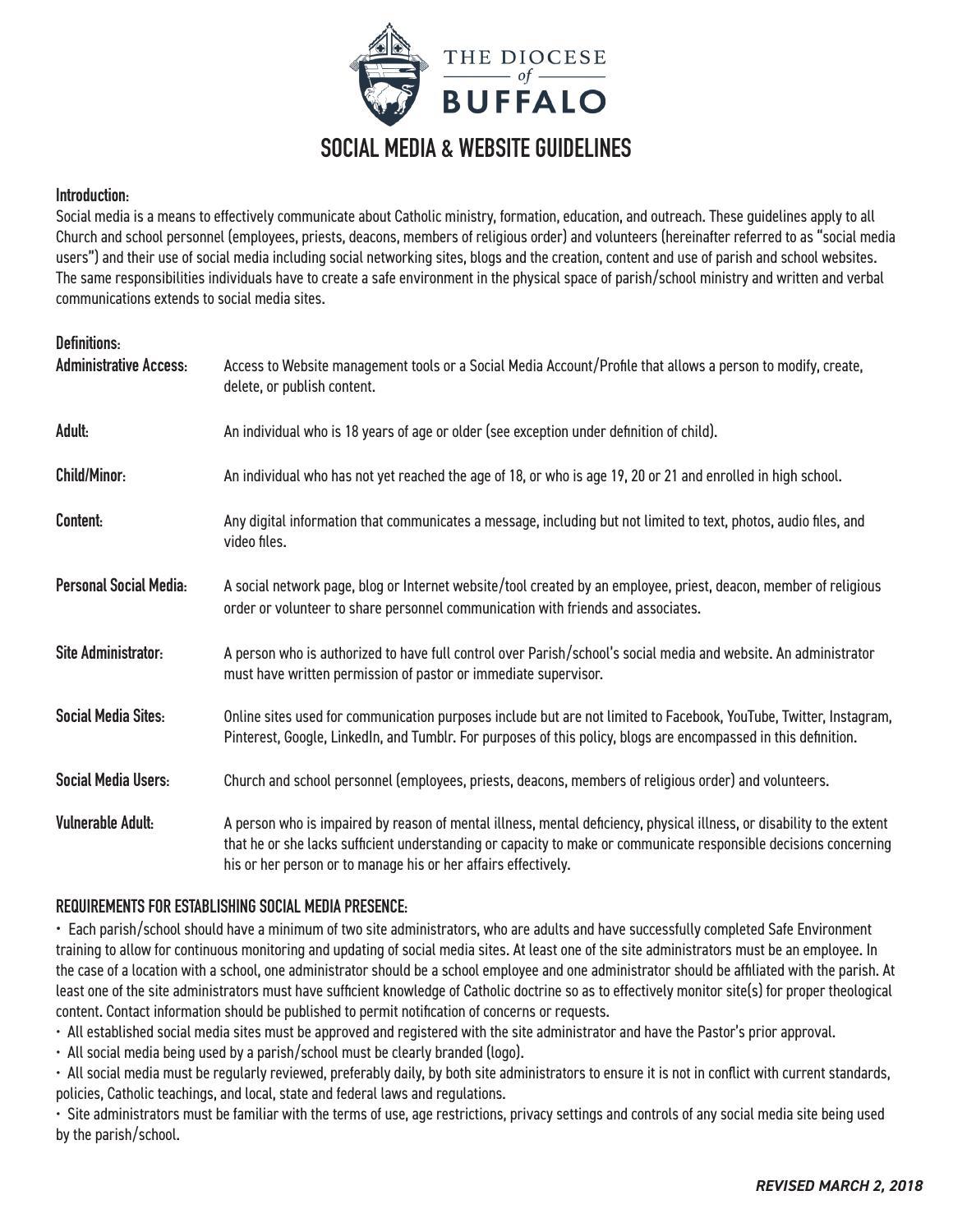## **SOCIAL MEDIA GUIDELINES:**

- Social media accounts and profiles are pastoral outreach and need to clearly identify oneself by using appropriate title.
- Social media passwords and addresses must be registered with the site administrators.
- Users should be aware of use, age restrictions, privacy options and controls for each site.

## Content

• When posting on personal accounts, users should clearly identify themselves and display content in the first person and should not contradict the teachings of the Church

• All posts and comments on social media should reflect Christian charity and respect for the truth. Ensure the accuracy and appropriateness of the information before its publication. Once published, Internet and Web content cannot be taken back. Once posted, it has been seen or electronically recorded.

• Ensure that all interactions conducted through social media do not: create scandal, bring disrepute upon parish/school or Diocese, or create an unsafe environment. Foul or abusive language, sexually suggestive language or images and other inappropriate language or behavior must be removed from the parish/school's social media platforms. The offending user's ability to post content or participate in that social media forum must be removed and depending on the extent of control and relationship appropriate corrective action taken may include discipline, termination or removal of volunteer ministry.

• Users must comply with copyright and intellectual property laws.

• Users are prohibited from disclosing confidential or proprietary information on parish/school social media sites or personal sites including but not limited to personal information about a staff or student such as asking for prayers for a child or staff's health condition.

• Unless a user has been officially authorized to speak or act on behalf of a parish/school you are prohibited from using such branding or creating secondary social media sites that give the illusion of being authoritative.

• Users are prohibited from using social media or website for political campaign activity, specifically users should not endorse or oppose candidates, political parties or groups of candidates. Adherence to Faithful Citizenship is required.

• Social media should not be the only way to promote events. All upcoming events promoted through social media should be available in alternate (print) form whenever possible.

• Post an Information Acceptable Use Policy for each social networking site and block anyone who does not abide by the Acceptable Use Policy. These policies should always be brief and immediately apparent to visitors. Visitors should also be made aware of the consequences of violations of the Acceptable Use Policy. The Acceptable Use Policy on the Diocesan Facebook site is as follows: "All posts and comments should be marked by Christian charity and respect for the truth. They should be on topic and presume the good will of other posters. Discussion should take place primarily from a faith perspective. No ads please."

#### Posting Pictures and Videos

• Tagging of individuals should be avoided unless the person is clearly a public figure. Visitor options should be limited to commenting only and not posting of pictures or videos.

• On Facebook, care should be taken in deciding whether to permit non-administrators or unauthorized users from writing or posting content. If comments are allowed, administrators must monitor sites daily and remove inappropriate posting as necessary.

• Written permission in the form of a media release must be obtained before any photos or videos are used on a parish/school social media site or website for all minors, vulnerable adults, volunteers and employees of the parish/school. Specifically, there is a "Media Release" form which is to be used by all parishes and Catholic Schools giving parents the right to allow or disallow images of their children to be used in print media and social media. These forms are to be distributed each year and maintained on file. It is strongly suggested that parents be made aware when a photo of their child is about to be posted. Media release forms are also to be used for employees/volunteers and maintained on file.

• For social media sites that include content from sites such as YouTube, administrators should be aware that it is not possible to control the videos which pop up after the intended video, or suggested videos, or advertisements. Serious consideration should be given before allowing advertisements (monetization) on YouTube channels. Notify users by including language such as the following: "The inclusion of links to other websites does not imply any endorsements of the material, postings, advertisements or comments on those websites. Parish/School reserves the right to remove objectionable content if and when we become aware of it."

#### Reporting Process & Monitoring

• The parish/school should reserve the right to monitor websites, social networks and blogs created on parish/school computers at any time. There is no expectation of privacy.

- Users should report unauthorized use of parish/school logo to the site administrator.
- Users should report inappropriate content or postings to the site administrator.
- Users should report any unofficial sites that carry the Diocesan logo to the Office of Communications (716) 847-8717.